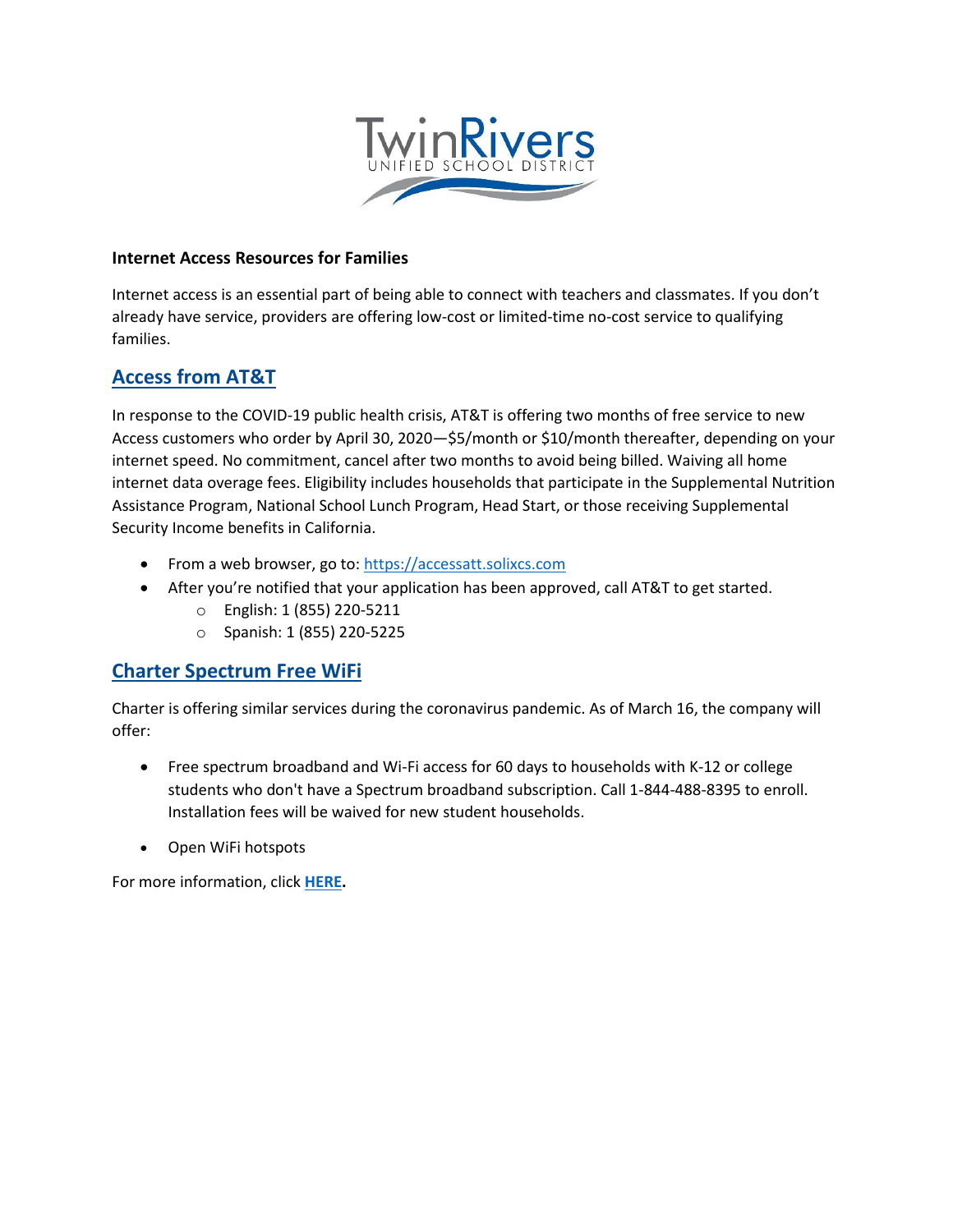# **[Comcast Xfinity Internet Essentials](https://apply.internetessentials.com/)**

In response to COVID-19, new families who connect will receive 60 days of internet service for free. To avoid being billed, you will need to cancel at the end of those 60 days. The Internet Essentials program is normally available to all qualified low-income households in Comcast's service area for \$9.95/month.

- From a web browser, go to: [https://apply.internetessentials.com](https://apply.internetessentials.com/) or [http://www.internetessentials.com](http://www.internetessentials.com/) for new customers. The accessible website also includes the option to video chat with customer service agents in American Sign Language.
- Call 1 (855) 846-8376 for English and 1 (855) 765-6995 for Spanish.

**Xfinity WiFi Free for Everyone**: Xfinity WiFi hotspots across the country will be available to anyone who needs them for free – including non-Xfinity Internet subscribers. For a map of Xfinity WiFi hotspots, visit [https://wifi.xfinity.com.](https://wifi.xfinity.com/) Once at a hotspot, consumers should select the "xfinitywifi" network name in the list of available hotspots, and then launch a browser. While these hotspots are typically situated at small and medium-sized businesses, they are strong enough to reach nearby residences in some situations.

## **[Consolidated Communications](https://www.consolidated.com/)**

Consolidated Communications is offering free service for 2 months to families impacted by COVID-19.

Call 1 (855)-399-3084 Mention Offer Code: Two Months Free to sign up.

This offer includes free installation and no equipment fees for two months. Students and their families do not have to sign a long-term contract to receive this offer. Consolidated doesn't cap the amount of data you can use or charge extra based on your use.

## **[Sprint](https://newsroom.sprint.com/covid-19-updates-sprint-responds.htm?linkId=84300271)**

Sprint has joined the Keep Americans Connected Pledge and is opening up their network to their customers and:

- Won't terminate service if customers are unable to pay due to coronavirus issues
- Waive late fees caused by economic disturbances related to the coronavirus pandemic
- By 3/17: Customers with international long-distance plans will get complimentary international calling rates from the U.S. to countries defined by the CDC as Level 3.
- By 3/19: Customers with metered data plans will have unlimited data per month for 60 days at no extra cost
- Customers will get an extra 20GB of mobile hotspot data per month for 60 days.
- Coming soon: Customers with mobile hotspot-capable handsets without a hotspot will get 20GB per month for 60 days at no extra cost.

For more information, click **[HERE](https://newsroom.sprint.com/covid-19-updates-sprint-responds.htm?linkId=84300271)**.